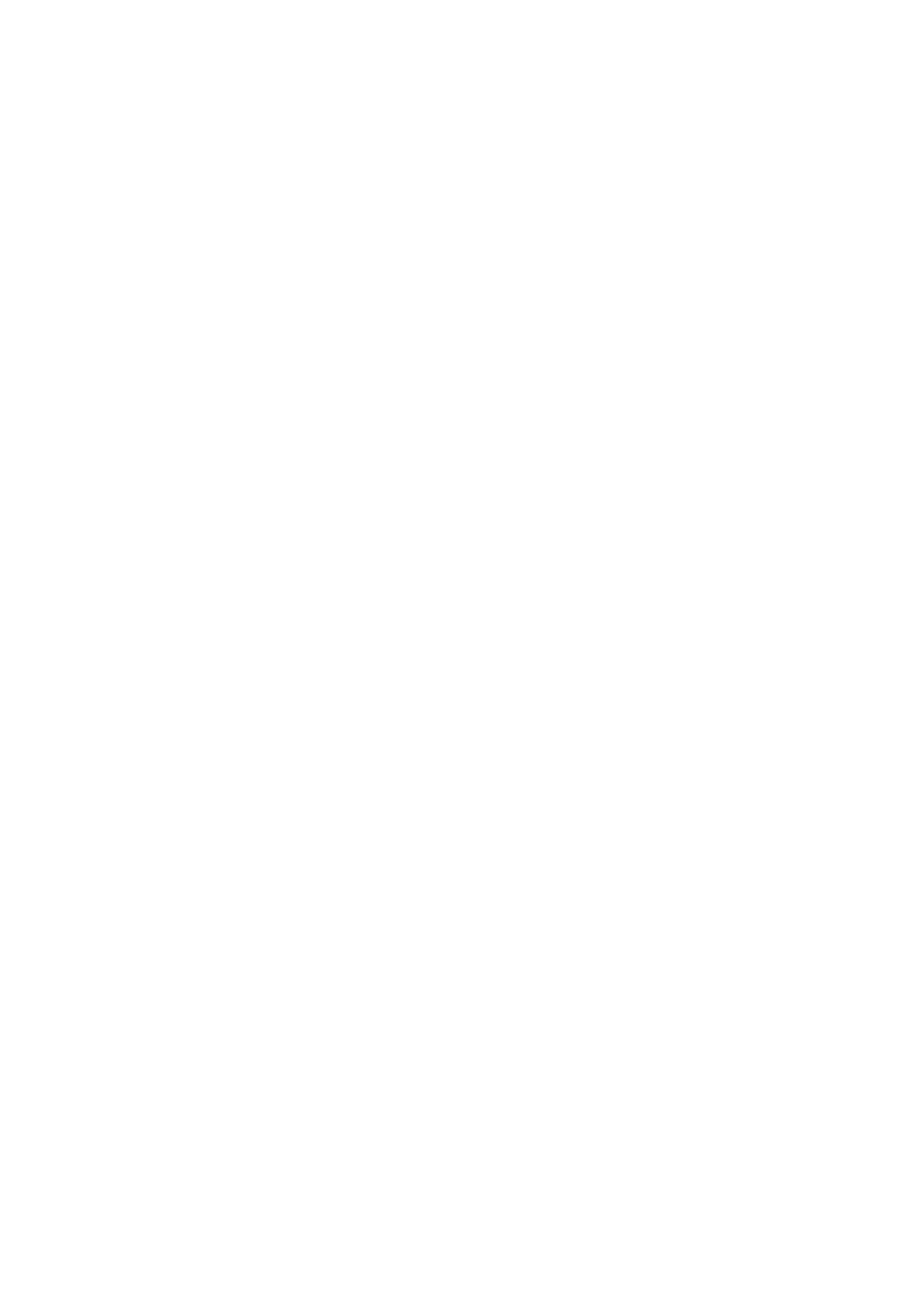# <span id="page-2-0"></span>**OFFICE OF THE AUDITING AND ASSURANCE STANDARDS BOARD**

# Section 1: Agency overview and resources

# **1.1 STRATEGIC DIRECTION**

The Office of the Auditing and Assurance Standards Board (AUASB) is an Australian Government agency under the *Australian Securities and Investments Commission Act 2001*.

The functions of the AUASB are to:

- make auditing standards under section 336 of the *Corporations Act 2001* for the purposes of the corporations legislation;
- formulate auditing and assurance standards for other purposes;
- formulate guidance on auditing and assurance matters;
- • participate in and contribute to the development of a single set of auditing standards for world-wide use; and
- • advance and promote the main objectives of part 12 of the *Australian Securities and Investments Commission Act 2001.*

The vision of the AUASB is to be recognised as a leading national auditing and assurance standards setting body that develops high quality auditing and assurance standards and guidance in the public interest.

The mission of the AUASB is to develop, in the public interest, high quality auditing and assurance standards and related guidance as a means to enhance the relevance, reliability and timeliness of information provided to users of audit and assurance services.

Key strategies during 2011-12 include to:

- develop auditing and assurance standards and guidance;
- identify emerging auditing and assurance issues;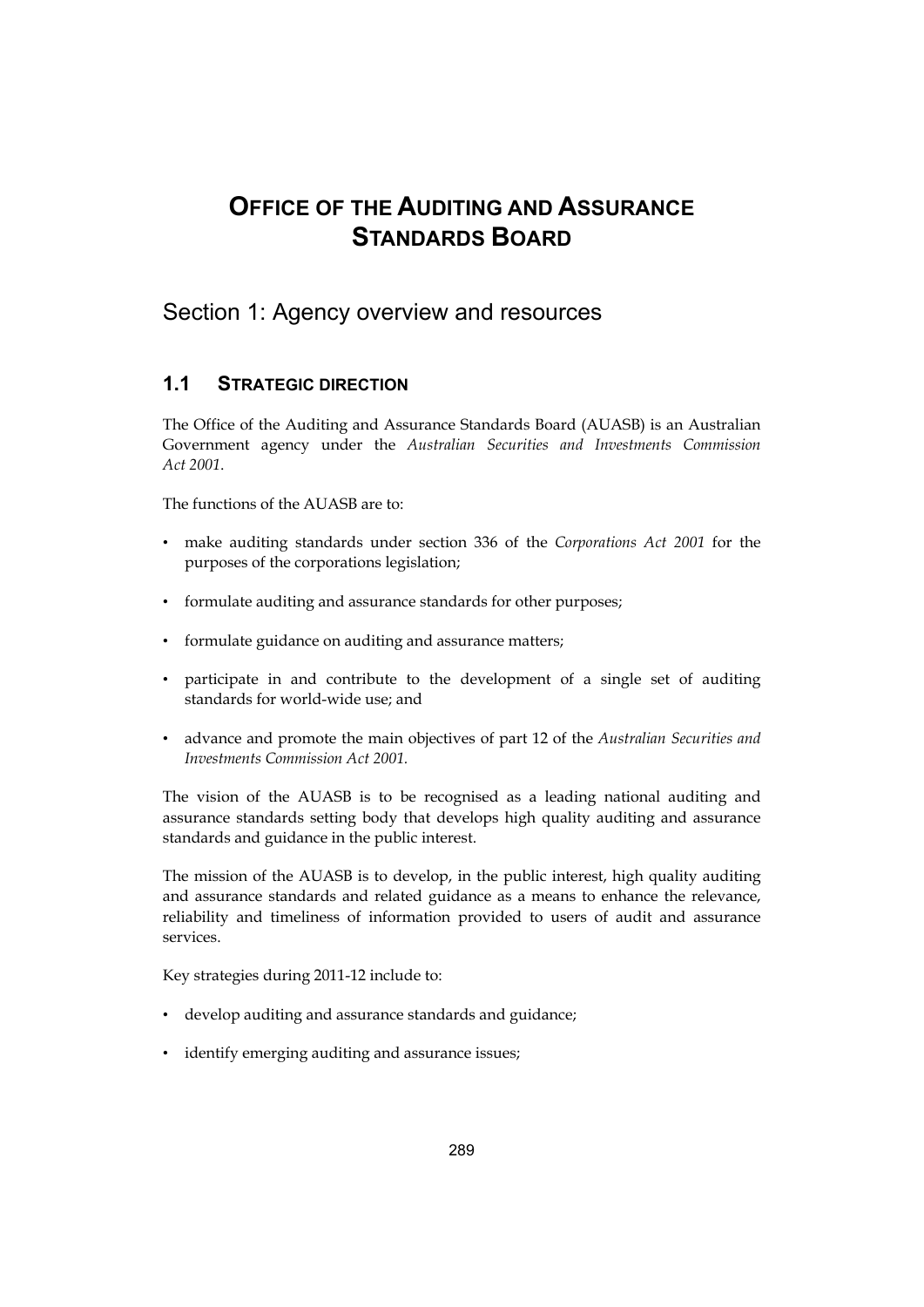- • contribute to and influence the development of international auditing standards; and
- auditor responsibilities, and the role of auditing and assurance services. • promote awareness and understanding of the AUASB role and work program,

## **1.2 AGENCY RESOURCE STATEMENT**

Table 1.1 shows the total resources from all sources. The table summarises how resources will be applied by outcome and departmental classification.

#### **Table 1.1: Office of the Auditing and Assurance Standards Board resource statement — Budget estimates for 2011-12 as at Budget May 2011**

|                                         |   | Estimate of<br>prior year      |                                |                   | Actual                     |
|-----------------------------------------|---|--------------------------------|--------------------------------|-------------------|----------------------------|
|                                         |   | amounts $\Box$<br>available in | Proposed at _<br><b>Budget</b> | Total<br>estimate | available<br>appropriation |
|                                         |   | 2011-12                        | 2011-12                        | 2011-12           | 2010-11                    |
|                                         |   | \$'000                         | \$'000                         | \$'000            | \$'000                     |
| <b>Ordinary annual services</b>         |   |                                |                                |                   |                            |
| <b>Departmental</b>                     |   |                                |                                |                   |                            |
| Prior year departmental                 |   |                                |                                |                   |                            |
| appropriation                           |   | 4<br>429                       |                                | 429               |                            |
| Departmental appropriation <sup>3</sup> |   |                                | 2,315                          | 2,315             | 1,151                      |
| Receipts from other sources (s31)       |   |                                | 31                             | 2<br>31           | 1,130                      |
| <b>Total ordinary annual services</b>   | A | 429                            | 2,346                          | 2,775             | 2,281                      |
| <b>Other services</b>                   |   |                                |                                |                   |                            |
| Departmental non-operating              |   |                                |                                |                   |                            |
| Equity injections                       |   | 4<br>579                       |                                | 579               |                            |
| <b>Total other services</b>             | в | 579                            | $\overline{\phantom{0}}$       | 579               |                            |
| Total net resourcing for                |   |                                |                                |                   |                            |
| AUASB (A+B)                             |   | 1,008                          | 2,346                          | 3,354             | 2,281                      |

1. Appropriation Bill (No. 1) 2011-12.

2. Receipts received under s31 of the *Financial Management and Accountability Act 1997*.

3. Includes an amount of \$0.05 million in 2011-12 for the departmental capital budget (refer to Table 3.2.5 for further details).

4. Estimated adjusted balance carried from previous year for annual appropriations.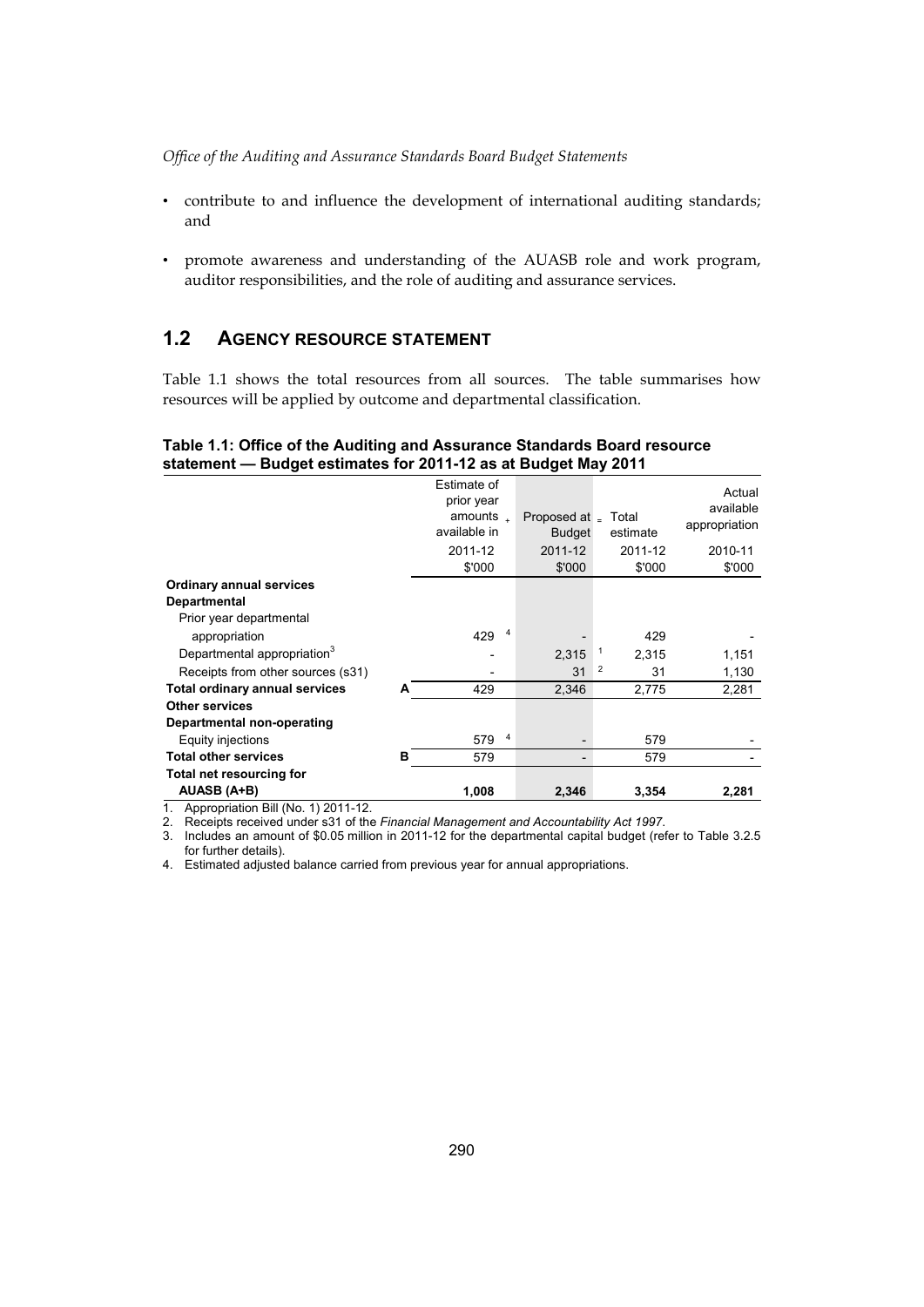# **1.3 BUDGET MEASURES**

 *Measures 2011-12* and are summarised below. Budget measures relating to the AUASB are detailed in Budget Paper No. 2, *Budget* 

| Table 1.2: Office of the Auditing and Assurance Standards Board 2011-12 Budget |  |
|--------------------------------------------------------------------------------|--|
| measures                                                                       |  |

|                                 |         | 2010-11                  | 2011-12 | 2012-13                  | 2013-14 | 2014-15 |
|---------------------------------|---------|--------------------------|---------|--------------------------|---------|---------|
|                                 | Program | \$'000                   | \$'000  | \$'000                   | \$'000  | \$'000  |
| <b>Expense measures</b>         |         |                          |         |                          |         |         |
| Australian Accounting Standards |         |                          |         |                          |         |         |
| Board and Auditing and          |         |                          |         |                          |         |         |
| Assurance Standards Board -     |         |                          |         |                          |         |         |
| additional funding              | 1.1     | $\overline{\phantom{a}}$ | 1.110   | 1.121                    | 1,132   | 1,142   |
| Efficiency dividend - temporary |         |                          |         |                          |         |         |
| increase in the rate            | 1.1     |                          | (6)     | (23)                     | (29)    | (35)    |
| <b>Total expense measures</b>   |         |                          | 1.104   | 1.098                    | 1,103   | 1,107   |
| <b>Related Capital</b>          |         |                          |         |                          |         |         |
| Efficiency dividend - temporary |         |                          |         |                          |         |         |
| increase in the rate            | 1.1     |                          |         | $\overline{\phantom{a}}$ | (1)     | (1)     |
| Total related capital           |         |                          |         | $\overline{\phantom{a}}$ | (1)     | (1)     |

Prepared on a government finance statistics (fiscal) basis.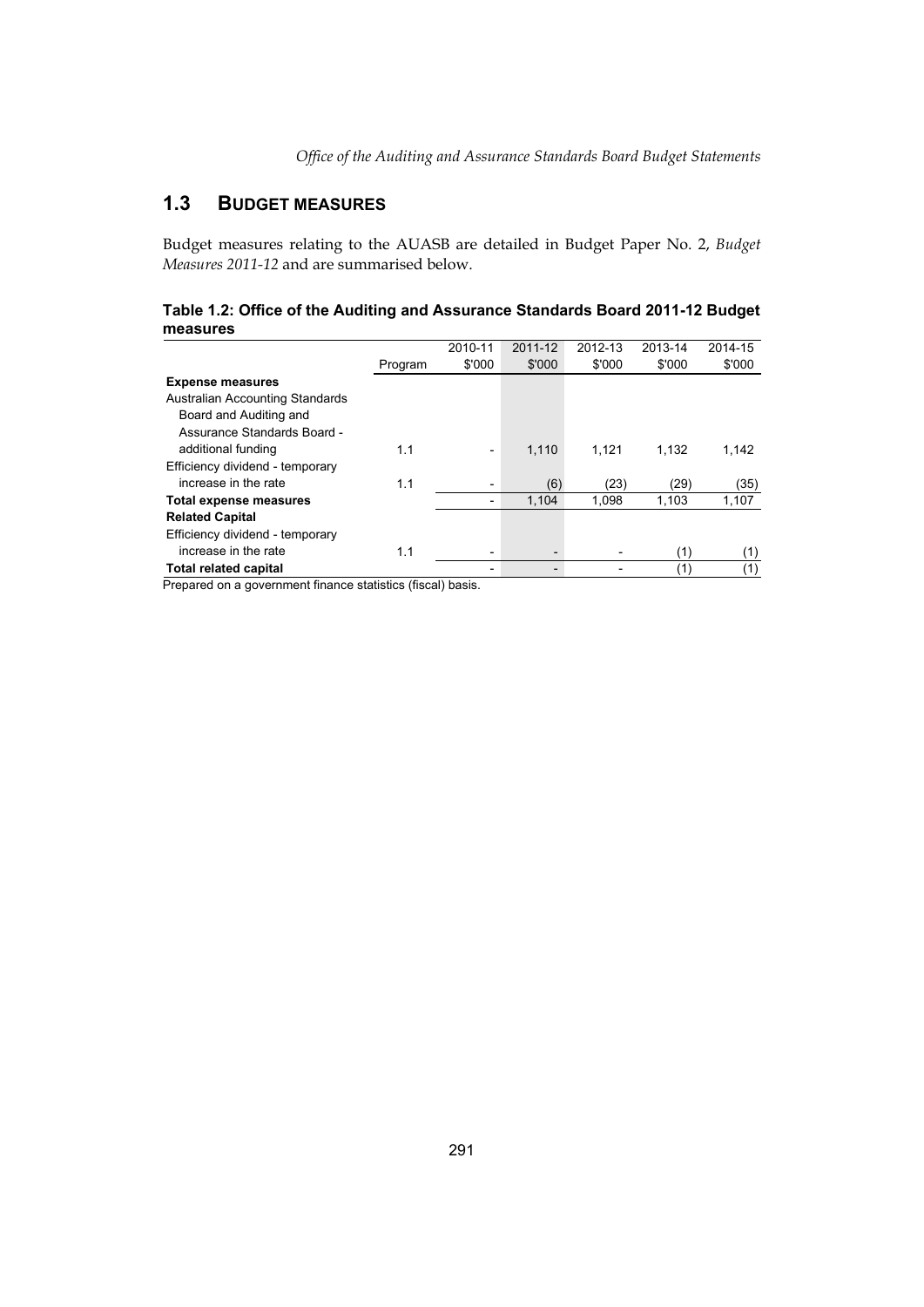# <span id="page-5-0"></span>Section 2: Outcomes and planned performance

### **2.1 OUTCOMES AND PERFORMANCE INFORMATION**

 Government outcomes are the intended results, impacts or consequences of actions by the Government on the Australian community. Commonwealth programs are the primary vehicle by which government agencies achieve the intended results of their outcome statements. Agencies are required to identify the programs which contribute to Government outcomes over the Budget and forward years.

The AUASB's outcome is described below, specifying the strategy, program objective, program deliverables and program key performance indicators used to assess and monitor the performance of the AUASB.

**Outcome 1: The formulation and making of auditing and assurance standards that are used by auditors of Australian entity financial reports or for other auditing and assurance engagements** 

### **Outcome 1 strategy**

The key strategies to achieve Outcome 1 are:

- • making auditing standards under section 336 of the *Corporations Act 2001* and related guidance for use by Australian auditors who are undertaking audit engagements for the purposes of the Corporations legislation, including facilitating and monitoring the implementation of the revised 'Clarity' Australian Auditing Standards;
- • formulating auditing and assurance standards and related guidance for use by purposes other than the purposes of the Corporations legislation; Australian auditors who are undertaking auditing or assurance engagements for
- single set of auditing standards for world-wide use; and • providing Australian participation in, and contribution to, the development of a
- standards guidance, identifying emerging auditing and assurance issues and • the AUASB continuing its role in the development of auditing and assurance contributing to and influencing the development of international auditing standards.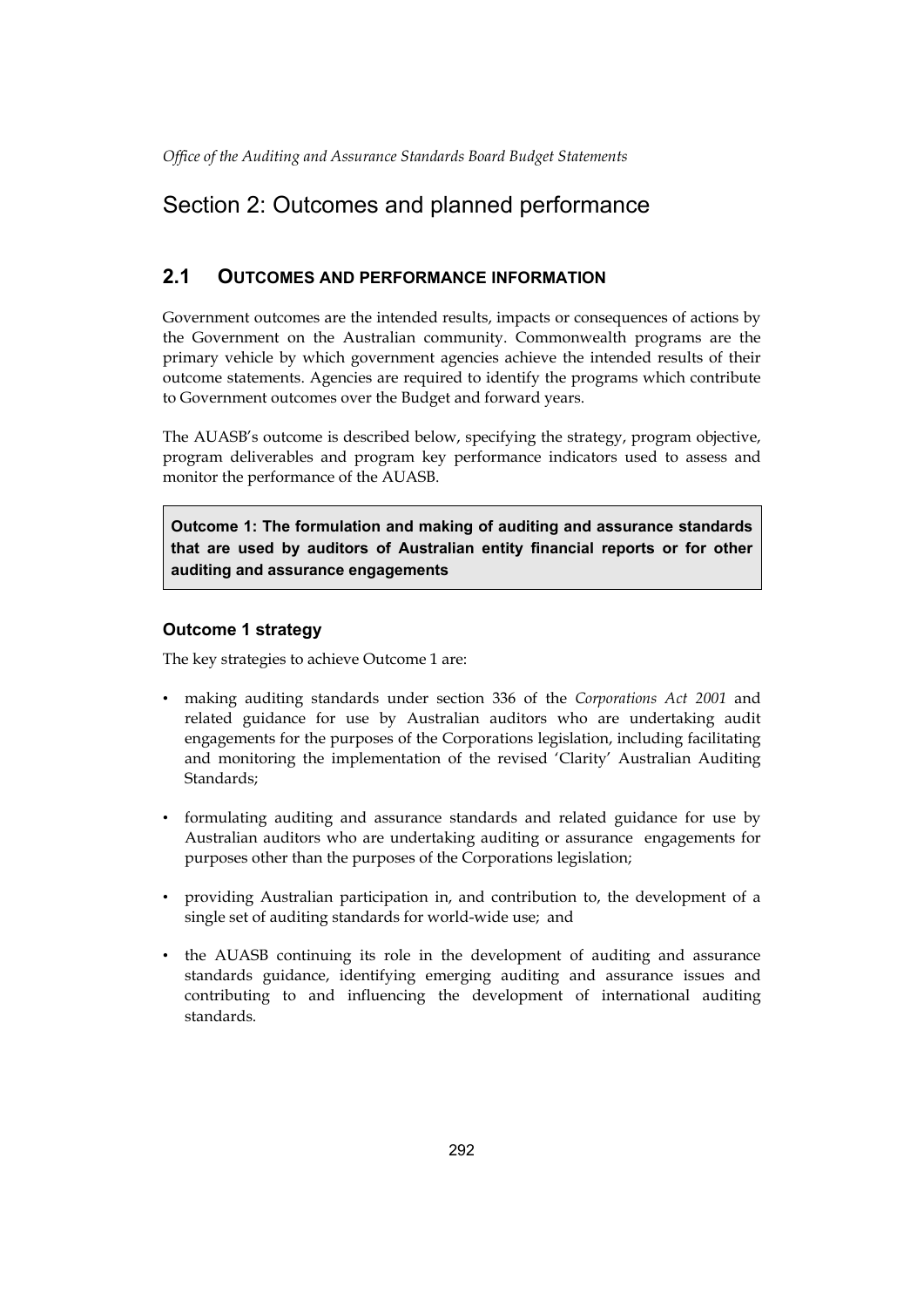### **Outcome expense statement**

Table 2.1 provides an overview of the total expenses for Outcome 1.

#### **Table 2.1: Budgeted expenses for Outcome 1**

| <b>Outcome 1:</b> The formulation and making of auditing and       | 2010-11   | 2011-12   |
|--------------------------------------------------------------------|-----------|-----------|
| assurance standards that are used by auditors of Australian entity | Estimated |           |
| financial reports or for other auditing and assurance engagements  | actual    | Estimated |
|                                                                    | expenses  | expenses  |
|                                                                    | \$'000    | \$'000    |
| Program 1.1: Auditing and Auditing Assurance Board                 |           |           |
| Departmental expenses                                              |           |           |
| Departmental appropriation                                         | 1.642     | 2,301     |
| Special accounts                                                   | 594       |           |
| Expenses not requiring appropriation in the budget year            | 50        | 96        |
| Revenue to be carried forward                                      | (136)     |           |
| <b>Total expenses for Outcome 1</b>                                | 2,150     | 2,397     |
|                                                                    | 2010-11   | 2011-12   |
|                                                                    |           |           |
| Average staffing level (number)                                    | 8         | 8         |

### **Contributions to Outcome 1**

### **Program 1.1: Auditing and Assurance Standards Board**

#### **Program objective**

Formulate and maintain Auditing Standards (ASAs) that are legally enforceable under the *Corporations Act* 2001 and contribute to the development of international auditing standards.

Contribute to the successful implementation of the 'Clarity' Auditing Standards applicable to financial reporting periods that commenced on or after 1 January 2010, including:

- development of articles that will highlight key principles;
- • presenting at various public forums, conferences and information sessions; and
- • monitoring the implementation of the revised 'Clarity' Australian Auditing Standards and providing periodic and formal feedback to the International Auditing and Assurance Standards Board (IAASB), which has established a project monitoring task force for this purpose.

Formulate and maintain other auditing and assurance standards, ensuring quality and complete coverage of relevant auditing and assurance subjects including:

assurance framework;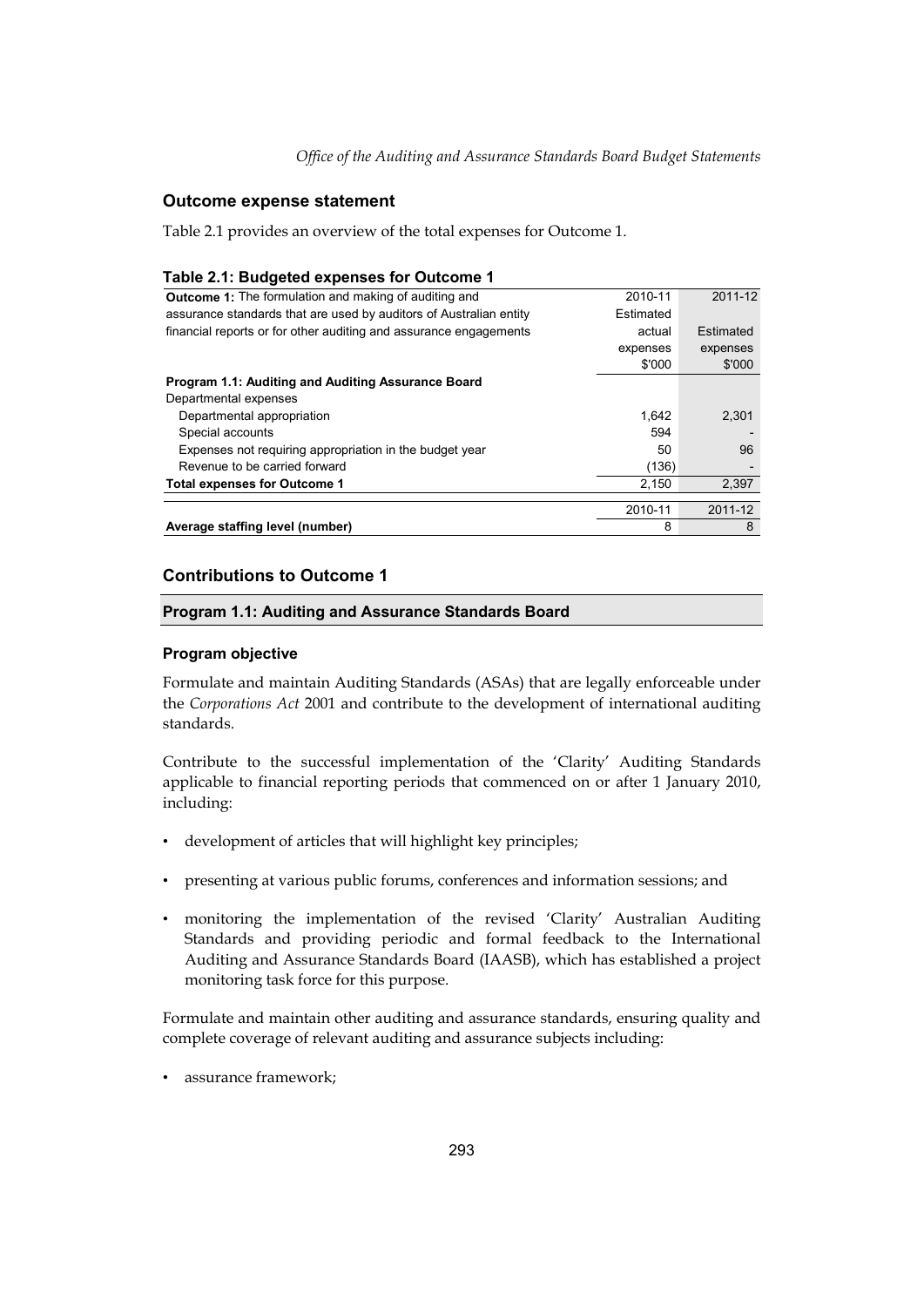### *Office of the Auditing and Assurance Standards Board Budget Statements*

- assurance engagements other than on historical financial statements;
- engagements to perform agreed-upon procedures;
- fundraising engagements including prospective financial information;
- comfort letter engagements;
- assurance on greenhouse gas emissions reports;
- assurance on water accounting reports;
- standards on review engagements; and
- assurance on internal control.

 supplement standards and address emerging issues including: Formulate and maintain guidance pronouncements, ensuring that guidance is high quality, timely and provides appropriate coverage through pronouncements that

- the Australian Prudential Regulation Authority and the Australian Securities and Investments Commission regulated areas;
- application of auditing standards to audits and reviews of smaller entities  $-$  for example, small not-for-profit entities;
- auditing complex financial instruments;
- private letter requests; and
- auditing grant acquittals.

Influence the development of international and national standards by liaising with the IAASB and other national standard-setting organisations to contribute to improving the quality of global auditing and assurance standards, including working more closely with the New Zealand Professional Standards Board to maximise consistency in auditing standards and undertake joint projects where possible, consistent with the Outcome Proposals agreed in August 2009 by the Australian and New Zealand Prime Ministers.

Through research, communications and consultations to identify and respond to emerging issues on a timely basis, including participating in the early stages of the development of legislation and regulation to better define audit requirements, including:

 areas of interest; development of AUASB Bulletins on various current topics relating to the Board's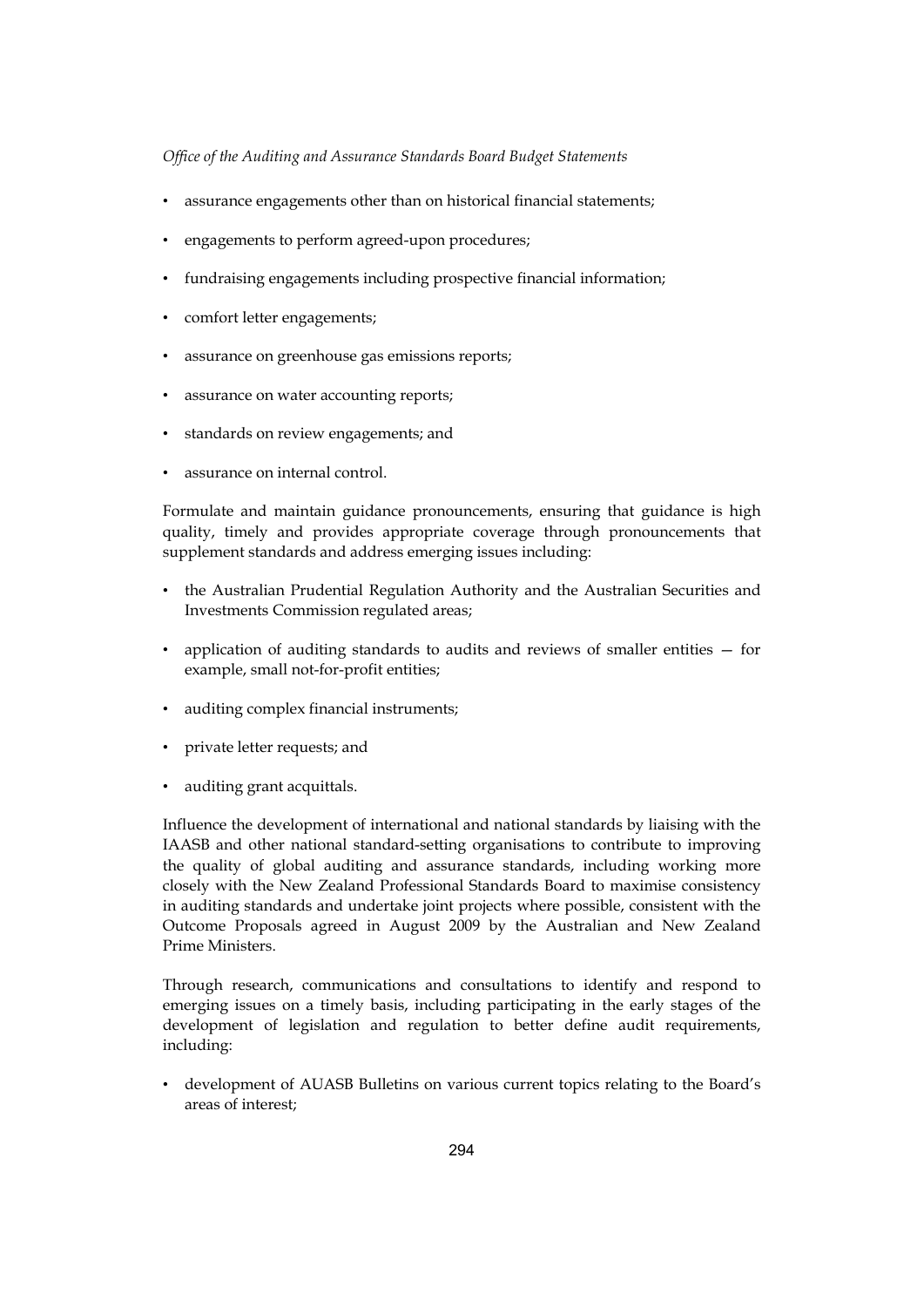- • preparation of a discussion paper on internal control;
- audit quality; and • promoting thought leadership on the importance of achieving and heightening
- track local and international auditing and assurance research projects and consider implications for the AUASB.

Through a detailed communication and consultation plan, the AUASB strategy is to increase awareness of the AUASB's work among its stakeholders, and to ensure that stakeholders' views are appropriately considered in the AUASB activities and initiatives.

### **Program expenses**

There are no significant changes to estimates across the forward years.

|  | Table 2.2 Program expenses |  |
|--|----------------------------|--|
|  |                            |  |

|                                    | 2010-11 | 2011-12       | 2012-13 | 2013-14 | 2014-15 |
|------------------------------------|---------|---------------|---------|---------|---------|
|                                    | Revised |               | Forward | Forward | Forward |
|                                    | budget  | <b>Budget</b> | vear 1  | vear 2  | year 3  |
|                                    | \$'000  | \$'000        | \$'000  | \$'000  | \$'000  |
| Annual departmental expenses       |         |               |         |         |         |
| Departmental items                 | 2.150   | 2.397         | 2.409   | 2.435   | 2.449   |
| <b>Total departmental expenses</b> | 2.150   | 2.397         | 2.409   | 2.435   | 2.449   |

### **Program deliverables**

The AUASB has the following deliverables:

- • prepare and issue auditing standards under section 336 of the *Corporations Act 2001;*
- prepare and issue new and revised assurance standards, standards on review engagements and related guidance; and
- • contribute to the development of international auditing and assurance standards.

### **Program key performance indicators**

The AUASB has the following key performance indicators:

- issued auditing standards are of the highest quality, developed on a timely basis, are consistent with those developed by the IAASB and are based on the 'Clarity' versions of International Standards on Auditing;
- • issued assurance standards and standards on review engagements are of the highest quality and are developed on a timely basis;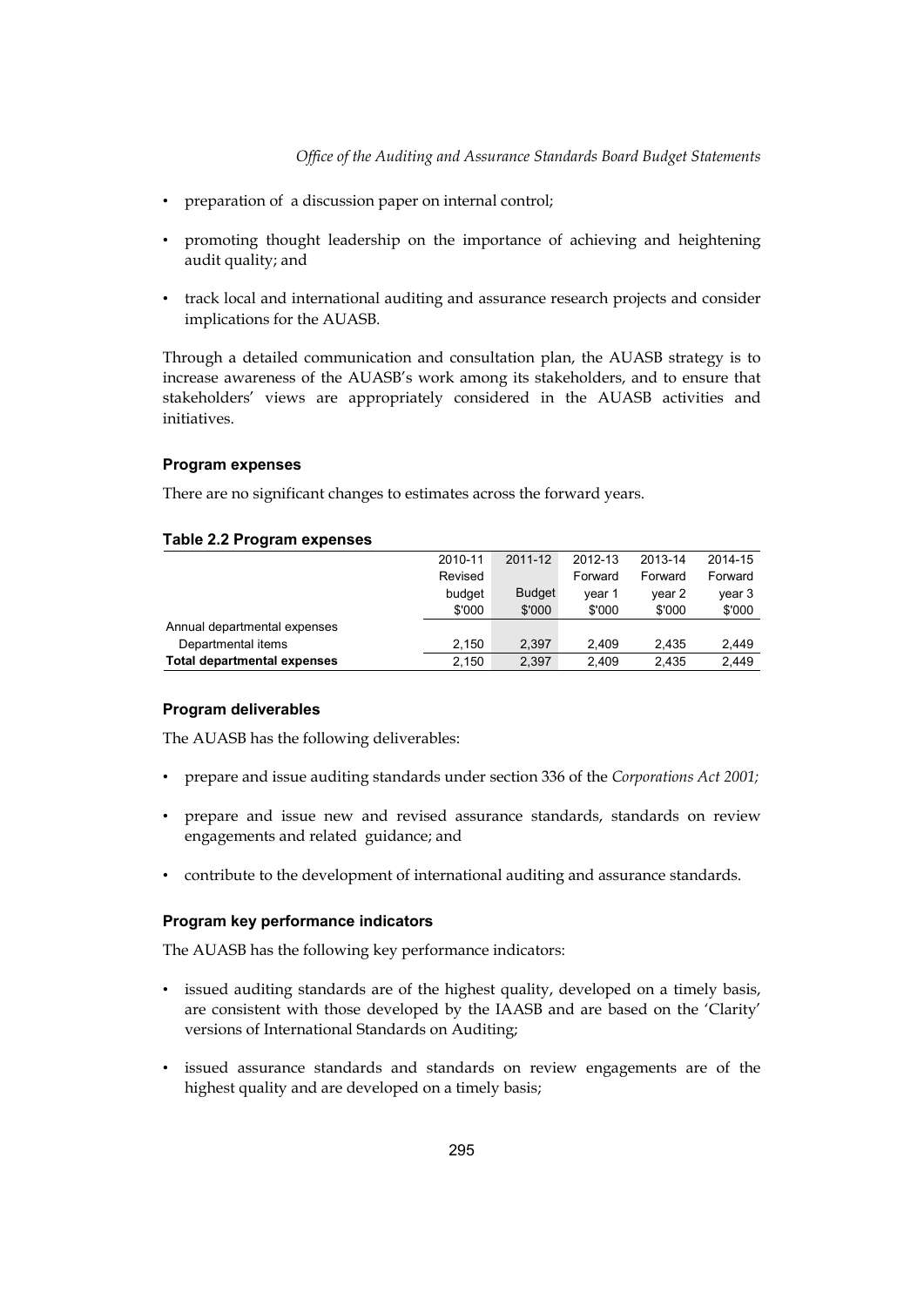### *Office of the Auditing and Assurance Standards Board Budget Statements*

- relevant guidance is issued to auditors, assurance practitioners and other users, as appropriate, on a timely basis;
- • emerging auditing and assurance issues are identified and addressed on a timely basis;
- • responses are made to all significant IAASB exposure drafts; and
- • appropriate input is provided to the IAASB.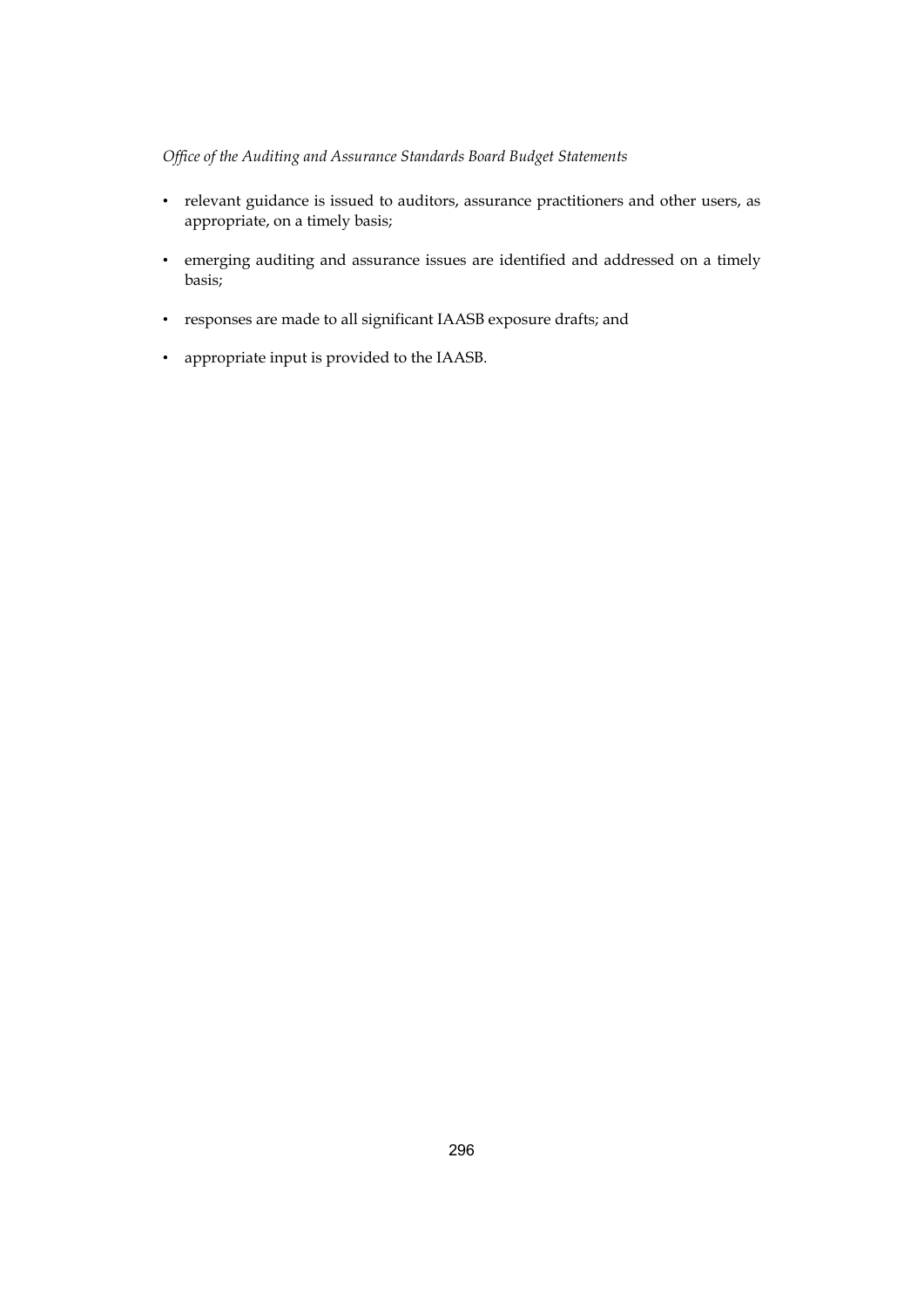# Section 3: Explanatory tables and budgeted financial statements

Section 3 presents explanatory tables and budgeted financial statements which provide a comprehensive snapshot of agency finances for the 2011-12 budget year. It explains how budget plans are incorporated into the financial statements and provides further details of the reconciliation between appropriations and program expenses, movements in administered funds, special accounts and government Indigenous expenditure.

# **3.1 EXPLANATORY TABLES**

### **3.1.1 Movement of administered funds between years**

The AUASB does not have any administered funds.

### **3.1.2 Special accounts**

Special accounts provide a means to set aside and record amounts used for specified purposes. Special accounts can be created by a Finance Minister's Determination under the *Financial Management and Accountability Act 1997* or under separate enabling legislation. Table 3.1.2 shows the expected additions (receipts) and reductions (payments) for each account used by the AUASB.

### **Table 3.1.2: Estimates of special account cash flows and balances**

|                                  |         | Opening                  |          |          |             | Closing |
|----------------------------------|---------|--------------------------|----------|----------|-------------|---------|
|                                  |         | balance                  | Receipts | Payments | Adjustments | balance |
|                                  |         | 2011-12                  | 2011-12  | 2011-12  | 2011-12     | 2011-12 |
|                                  |         | 2010-11                  | 2010-11  | 2010-11  | 2010-11     | 2010-11 |
|                                  | Outcome | \$'000                   | \$'000   | \$'000   | \$'000      | \$'000  |
| Office of the Auditing and       |         |                          |          |          |             |         |
| Assurance Standards              |         |                          |          |          |             |         |
| Board Services for Other         |         |                          |          |          |             |         |
| <b>Entities and Trust Moneys</b> |         | ۰                        |          |          |             |         |
| Special Account                  |         |                          |          |          |             |         |
| Office of the Auditing and       |         |                          |          |          |             |         |
| Assurance Standards              |         |                          |          |          |             |         |
| <b>Board Special Account</b>     |         | $\overline{\phantom{0}}$ | 594      | 594      |             |         |
| <b>Total special accounts</b>    |         |                          |          |          |             |         |
| 2011-12 Budget estimate          |         | ۰                        |          |          |             |         |
| Total special accounts           |         |                          |          |          |             |         |
| 2010-11 estimate actual          |         |                          | 594      | 594      |             |         |

### **3.1.3 Australian Government Indigenous Expenditure**

The AUASB does not have any Australian Government Indigenous Expenditure.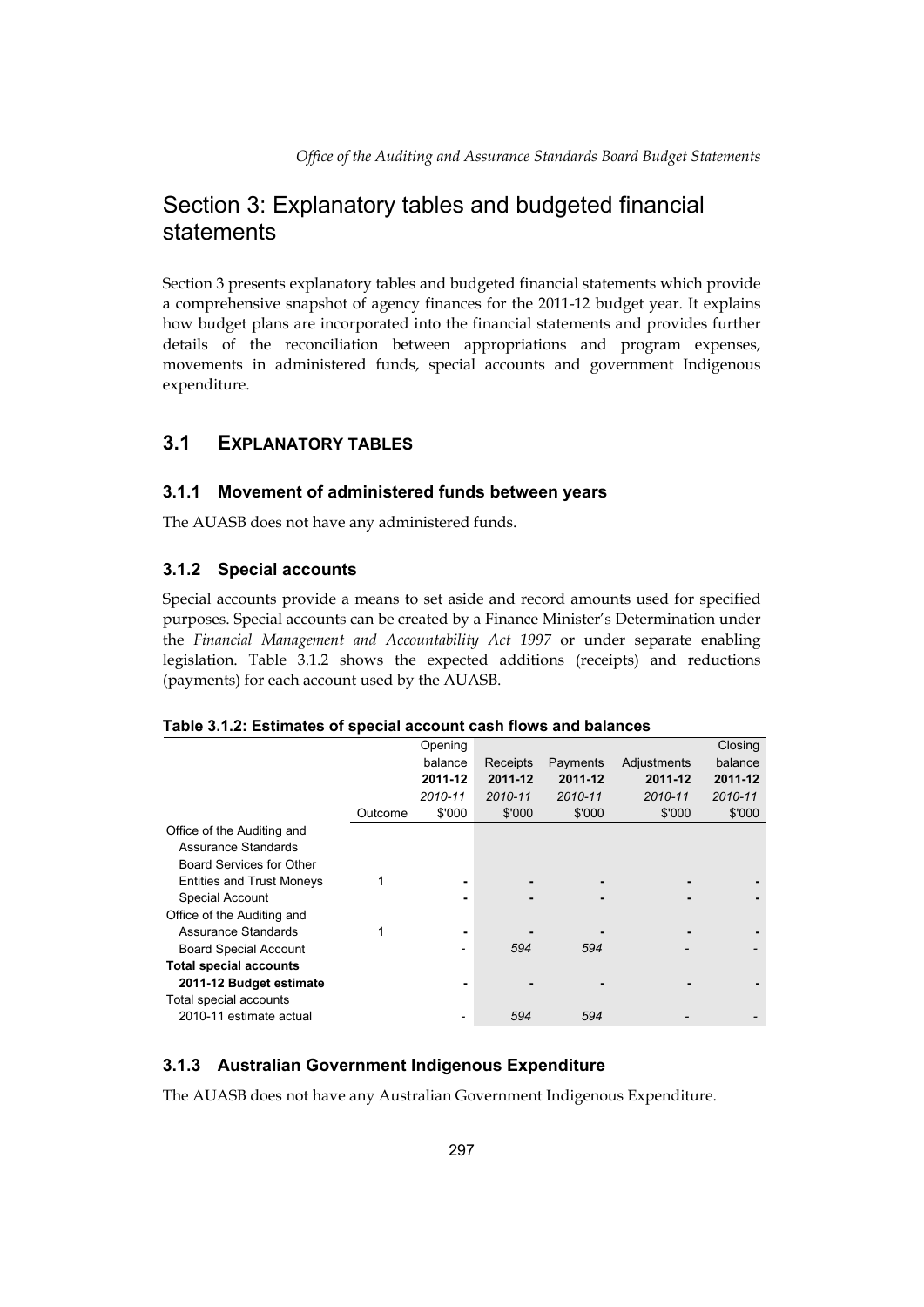# <span id="page-11-0"></span>**3.2 BUDGETED FINANCIAL STATEMENTS**

### **3.2.1 Differences in agency resourcing and financial statements**

There are no differences between agency resourcing and financial statements.

# **3.2.2 Analysis of budgeted financial statements**

The AUASB is budgeting for a break-even operating result for 2011-12 after adding back non-appropriated depreciation and amortisation expenses.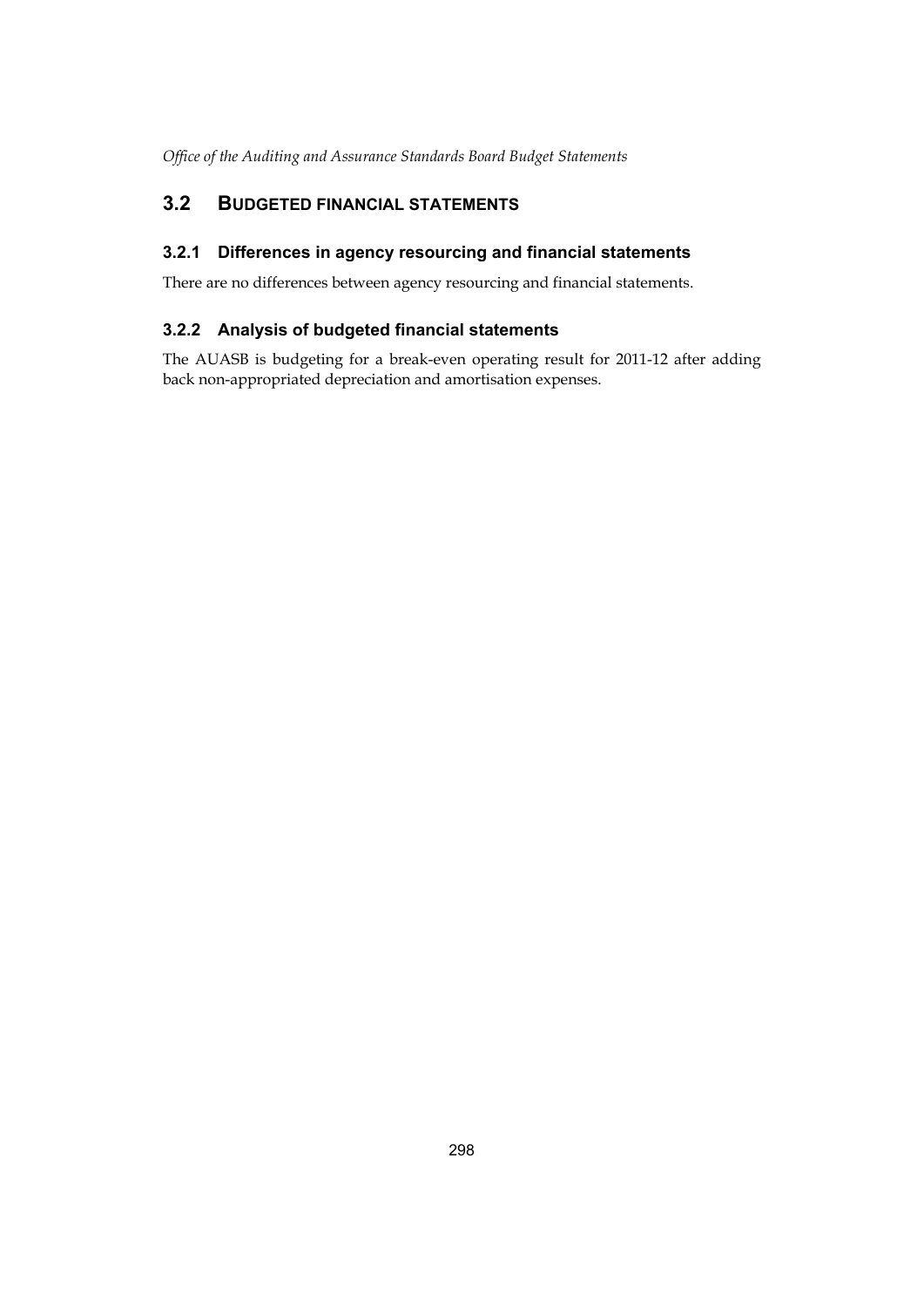### **3.2.3 Budgeted financial statements tables**

|                                                                     | Estimated | <b>Budget</b> | Forward  | Forward  | Forward  |
|---------------------------------------------------------------------|-----------|---------------|----------|----------|----------|
|                                                                     | actual    | estimate      | estimate | estimate | estimate |
|                                                                     | 2010-11   | 2011-12       | 2012-13  | 2013-14  | 2014-15  |
|                                                                     | \$'000    | \$'000        | \$'000   | \$'000   | \$'000   |
| <b>EXPENSES</b>                                                     |           |               |          |          |          |
| <b>Employee benefits</b>                                            | 1,338     | 1,519         | 1,566    | 1,615    | 1,664    |
| Supplier expenses                                                   | 743       | 797           | 753      | 725      | 697      |
| Depreciation and amortisation                                       | 65        | 77            | 86       | 91       | 83       |
| Finance costs                                                       | 4         | 4             | 4        | 4        | 5        |
| <b>Total expenses</b>                                               | 2,150     | 2,397         | 2,409    | 2,435    | 2,449    |
| LESS:                                                               |           |               |          |          |          |
| <b>OWN-SOURCE INCOME</b>                                            |           |               |          |          |          |
| Revenue                                                             |           |               |          |          |          |
| Sale of goods and rendering of                                      |           |               |          |          |          |
| services                                                            | 30        | 31            | 32       | 34       | 35       |
| Other revenue                                                       | 1,100     |               |          |          |          |
| <b>Total revenue</b>                                                | 1,130     | 31            | 32       | 34       | 35       |
| Gains                                                               |           |               |          |          |          |
| Other                                                               | 18        | 19            | 20       | 20       | 21       |
| <b>Total gains</b>                                                  | 18        | 19            | 20       | 20       | 21       |
| Total own-source income                                             | 1,148     | 50            | 52       | 54       | 56       |
| Net cost of (contribution by)                                       |           |               |          |          |          |
| services                                                            | 1,002     | 2,347         | 2,357    | 2,381    | 2,393    |
| Appropriation revenue                                               | 1,106     | 2,270         | 2,271    | 2,290    | 2,310    |
| Surplus (deficit) attributable to the                               |           |               |          |          |          |
| <b>Australian Government</b>                                        | 104       | (77)          | (86)     | (91)     | (83)     |
| Note: Reconciliation of operating result attributable to the agency |           |               |          |          |          |
|                                                                     | 2010-11   | 2011-12       | 2012-13  | 2013-14  | 2014-15  |
|                                                                     | \$'000    | \$'000        | \$'000   | \$'000   | \$'000   |
| Operating result attributable to the                                |           |               |          |          |          |
| <b>Australian Government</b>                                        | 104       | (77)          | (86)     | (91)     | (83)     |
| Plus non-appropriated expenses                                      |           |               |          |          |          |
| depreciation and amortisation                                       |           |               |          |          |          |
| expenses                                                            | 65        | 77            | 86       | 91       | 83       |
| Operating result attributable to the                                |           |               |          |          |          |
| <b>AUASB</b>                                                        | 169       |               |          |          |          |
|                                                                     |           |               |          |          |          |

#### **Table 3.2.1: Budgeted departmental comprehensive income statement (for the period ended 30 June)**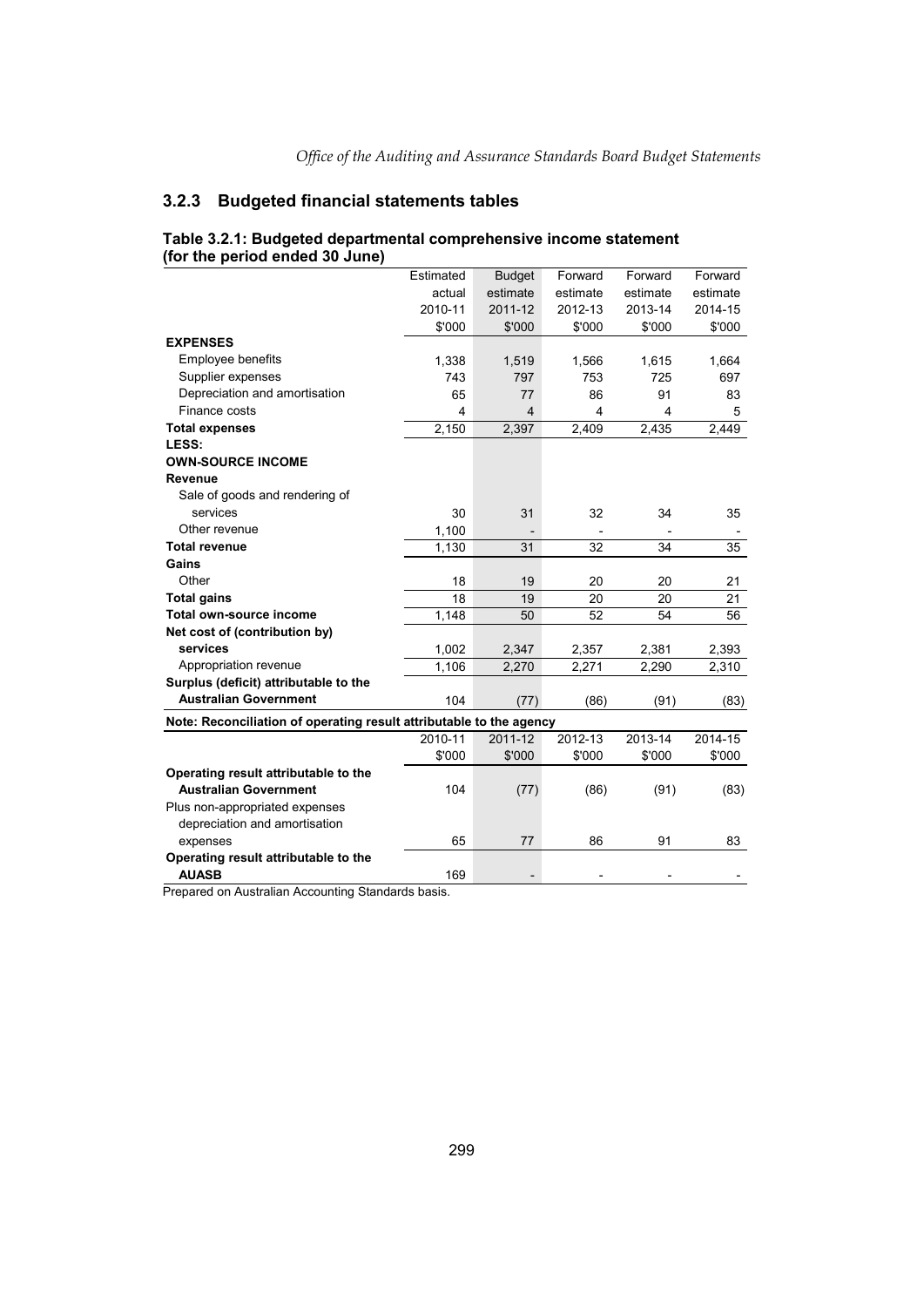### **Table 3.2.2: Budgeted departmental balance sheet (as at 30 June)**

| estimate<br>estimate<br>actual<br>estimate<br>estimate<br>2010-11<br>2011-12<br>2012-13<br>2013-14<br>2014-15<br>\$'000<br>\$'000<br>\$'000<br>\$'000<br>\$'000<br><b>ASSETS</b><br><b>Financial assets</b><br>200<br>200<br>200<br>200<br>200<br>Cash and equivalents<br>1,027<br>1,000<br>984<br>970<br>955<br>Trade and other receivables<br><b>Total financial assets</b><br>1,227<br>1,184<br>1,170<br>1,155<br>1,200<br><b>Non-financial assets</b><br>233<br>152<br>265<br>195<br>116<br>Infrastructure, plant and equipment<br>16<br>15<br>11<br>8<br>Intangibles<br>8<br>11<br>11<br>Other<br>11<br>11<br>11<br>292<br>171<br>259<br>217<br>135<br><b>Total non-financial assets</b><br><b>Total assets</b><br>1,519<br>1,401<br>1,341<br>1,290<br>1,459<br><b>LIABILITIES</b><br><b>Provisions</b><br>212<br>234<br>281<br>306<br>257<br>Employees<br>122<br>130<br>132<br>136<br>Other<br>140<br>334<br>417<br><b>Total provisions</b><br>364<br>389<br>446<br><b>Payables</b><br>Suppliers<br>234<br>176<br>133<br>91<br>48<br>25<br>25<br>25<br>Other<br>25<br>25<br>259<br>201<br>116<br><b>Total payables</b><br>158<br>73<br>533<br>593<br>565<br>519<br><b>Total liabilities</b><br>547<br>854<br>808<br>771<br>926<br>894<br>Net assets<br>136<br>182<br>Contributed equity<br>45<br>90<br>229<br>Retained surpluses or<br>accumulated deficits<br>881<br>804<br>626<br>718<br>542 |               | Estimated | <b>Budget</b> | Forward | Forward | Forward |
|------------------------------------------------------------------------------------------------------------------------------------------------------------------------------------------------------------------------------------------------------------------------------------------------------------------------------------------------------------------------------------------------------------------------------------------------------------------------------------------------------------------------------------------------------------------------------------------------------------------------------------------------------------------------------------------------------------------------------------------------------------------------------------------------------------------------------------------------------------------------------------------------------------------------------------------------------------------------------------------------------------------------------------------------------------------------------------------------------------------------------------------------------------------------------------------------------------------------------------------------------------------------------------------------------------------------------------------------------------------------------------------------------|---------------|-----------|---------------|---------|---------|---------|
|                                                                                                                                                                                                                                                                                                                                                                                                                                                                                                                                                                                                                                                                                                                                                                                                                                                                                                                                                                                                                                                                                                                                                                                                                                                                                                                                                                                                      |               |           |               |         |         |         |
|                                                                                                                                                                                                                                                                                                                                                                                                                                                                                                                                                                                                                                                                                                                                                                                                                                                                                                                                                                                                                                                                                                                                                                                                                                                                                                                                                                                                      |               |           |               |         |         |         |
|                                                                                                                                                                                                                                                                                                                                                                                                                                                                                                                                                                                                                                                                                                                                                                                                                                                                                                                                                                                                                                                                                                                                                                                                                                                                                                                                                                                                      |               |           |               |         |         |         |
|                                                                                                                                                                                                                                                                                                                                                                                                                                                                                                                                                                                                                                                                                                                                                                                                                                                                                                                                                                                                                                                                                                                                                                                                                                                                                                                                                                                                      |               |           |               |         |         |         |
|                                                                                                                                                                                                                                                                                                                                                                                                                                                                                                                                                                                                                                                                                                                                                                                                                                                                                                                                                                                                                                                                                                                                                                                                                                                                                                                                                                                                      |               |           |               |         |         |         |
|                                                                                                                                                                                                                                                                                                                                                                                                                                                                                                                                                                                                                                                                                                                                                                                                                                                                                                                                                                                                                                                                                                                                                                                                                                                                                                                                                                                                      |               |           |               |         |         |         |
|                                                                                                                                                                                                                                                                                                                                                                                                                                                                                                                                                                                                                                                                                                                                                                                                                                                                                                                                                                                                                                                                                                                                                                                                                                                                                                                                                                                                      |               |           |               |         |         |         |
|                                                                                                                                                                                                                                                                                                                                                                                                                                                                                                                                                                                                                                                                                                                                                                                                                                                                                                                                                                                                                                                                                                                                                                                                                                                                                                                                                                                                      |               |           |               |         |         |         |
|                                                                                                                                                                                                                                                                                                                                                                                                                                                                                                                                                                                                                                                                                                                                                                                                                                                                                                                                                                                                                                                                                                                                                                                                                                                                                                                                                                                                      |               |           |               |         |         |         |
|                                                                                                                                                                                                                                                                                                                                                                                                                                                                                                                                                                                                                                                                                                                                                                                                                                                                                                                                                                                                                                                                                                                                                                                                                                                                                                                                                                                                      |               |           |               |         |         |         |
|                                                                                                                                                                                                                                                                                                                                                                                                                                                                                                                                                                                                                                                                                                                                                                                                                                                                                                                                                                                                                                                                                                                                                                                                                                                                                                                                                                                                      |               |           |               |         |         |         |
|                                                                                                                                                                                                                                                                                                                                                                                                                                                                                                                                                                                                                                                                                                                                                                                                                                                                                                                                                                                                                                                                                                                                                                                                                                                                                                                                                                                                      |               |           |               |         |         |         |
|                                                                                                                                                                                                                                                                                                                                                                                                                                                                                                                                                                                                                                                                                                                                                                                                                                                                                                                                                                                                                                                                                                                                                                                                                                                                                                                                                                                                      |               |           |               |         |         |         |
|                                                                                                                                                                                                                                                                                                                                                                                                                                                                                                                                                                                                                                                                                                                                                                                                                                                                                                                                                                                                                                                                                                                                                                                                                                                                                                                                                                                                      |               |           |               |         |         |         |
|                                                                                                                                                                                                                                                                                                                                                                                                                                                                                                                                                                                                                                                                                                                                                                                                                                                                                                                                                                                                                                                                                                                                                                                                                                                                                                                                                                                                      |               |           |               |         |         |         |
|                                                                                                                                                                                                                                                                                                                                                                                                                                                                                                                                                                                                                                                                                                                                                                                                                                                                                                                                                                                                                                                                                                                                                                                                                                                                                                                                                                                                      |               |           |               |         |         |         |
|                                                                                                                                                                                                                                                                                                                                                                                                                                                                                                                                                                                                                                                                                                                                                                                                                                                                                                                                                                                                                                                                                                                                                                                                                                                                                                                                                                                                      |               |           |               |         |         |         |
|                                                                                                                                                                                                                                                                                                                                                                                                                                                                                                                                                                                                                                                                                                                                                                                                                                                                                                                                                                                                                                                                                                                                                                                                                                                                                                                                                                                                      |               |           |               |         |         |         |
|                                                                                                                                                                                                                                                                                                                                                                                                                                                                                                                                                                                                                                                                                                                                                                                                                                                                                                                                                                                                                                                                                                                                                                                                                                                                                                                                                                                                      |               |           |               |         |         |         |
|                                                                                                                                                                                                                                                                                                                                                                                                                                                                                                                                                                                                                                                                                                                                                                                                                                                                                                                                                                                                                                                                                                                                                                                                                                                                                                                                                                                                      |               |           |               |         |         |         |
|                                                                                                                                                                                                                                                                                                                                                                                                                                                                                                                                                                                                                                                                                                                                                                                                                                                                                                                                                                                                                                                                                                                                                                                                                                                                                                                                                                                                      |               |           |               |         |         |         |
|                                                                                                                                                                                                                                                                                                                                                                                                                                                                                                                                                                                                                                                                                                                                                                                                                                                                                                                                                                                                                                                                                                                                                                                                                                                                                                                                                                                                      |               |           |               |         |         |         |
|                                                                                                                                                                                                                                                                                                                                                                                                                                                                                                                                                                                                                                                                                                                                                                                                                                                                                                                                                                                                                                                                                                                                                                                                                                                                                                                                                                                                      |               |           |               |         |         |         |
|                                                                                                                                                                                                                                                                                                                                                                                                                                                                                                                                                                                                                                                                                                                                                                                                                                                                                                                                                                                                                                                                                                                                                                                                                                                                                                                                                                                                      |               |           |               |         |         |         |
|                                                                                                                                                                                                                                                                                                                                                                                                                                                                                                                                                                                                                                                                                                                                                                                                                                                                                                                                                                                                                                                                                                                                                                                                                                                                                                                                                                                                      |               |           |               |         |         |         |
|                                                                                                                                                                                                                                                                                                                                                                                                                                                                                                                                                                                                                                                                                                                                                                                                                                                                                                                                                                                                                                                                                                                                                                                                                                                                                                                                                                                                      | <b>EQUITY</b> |           |               |         |         |         |
|                                                                                                                                                                                                                                                                                                                                                                                                                                                                                                                                                                                                                                                                                                                                                                                                                                                                                                                                                                                                                                                                                                                                                                                                                                                                                                                                                                                                      |               |           |               |         |         |         |
|                                                                                                                                                                                                                                                                                                                                                                                                                                                                                                                                                                                                                                                                                                                                                                                                                                                                                                                                                                                                                                                                                                                                                                                                                                                                                                                                                                                                      |               |           |               |         |         |         |
|                                                                                                                                                                                                                                                                                                                                                                                                                                                                                                                                                                                                                                                                                                                                                                                                                                                                                                                                                                                                                                                                                                                                                                                                                                                                                                                                                                                                      |               |           |               |         |         |         |
| 926<br>854<br>808<br>771<br><b>Total equity</b><br>894                                                                                                                                                                                                                                                                                                                                                                                                                                                                                                                                                                                                                                                                                                                                                                                                                                                                                                                                                                                                                                                                                                                                                                                                                                                                                                                                               |               |           |               |         |         |         |
| 1,180<br>1,238<br>1,210<br>1,193<br>1,165<br><b>Current assets</b>                                                                                                                                                                                                                                                                                                                                                                                                                                                                                                                                                                                                                                                                                                                                                                                                                                                                                                                                                                                                                                                                                                                                                                                                                                                                                                                                   |               |           |               |         |         |         |
| 281<br>249<br>208<br>161<br>125<br><b>Non-current assets</b>                                                                                                                                                                                                                                                                                                                                                                                                                                                                                                                                                                                                                                                                                                                                                                                                                                                                                                                                                                                                                                                                                                                                                                                                                                                                                                                                         |               |           |               |         |         |         |
| 310<br><b>Current liabilities</b><br>253<br>265<br>286<br>336                                                                                                                                                                                                                                                                                                                                                                                                                                                                                                                                                                                                                                                                                                                                                                                                                                                                                                                                                                                                                                                                                                                                                                                                                                                                                                                                        |               |           |               |         |         |         |
| 223<br>340<br>300<br>261<br>183<br>Non-current liabilities                                                                                                                                                                                                                                                                                                                                                                                                                                                                                                                                                                                                                                                                                                                                                                                                                                                                                                                                                                                                                                                                                                                                                                                                                                                                                                                                           |               |           |               |         |         |         |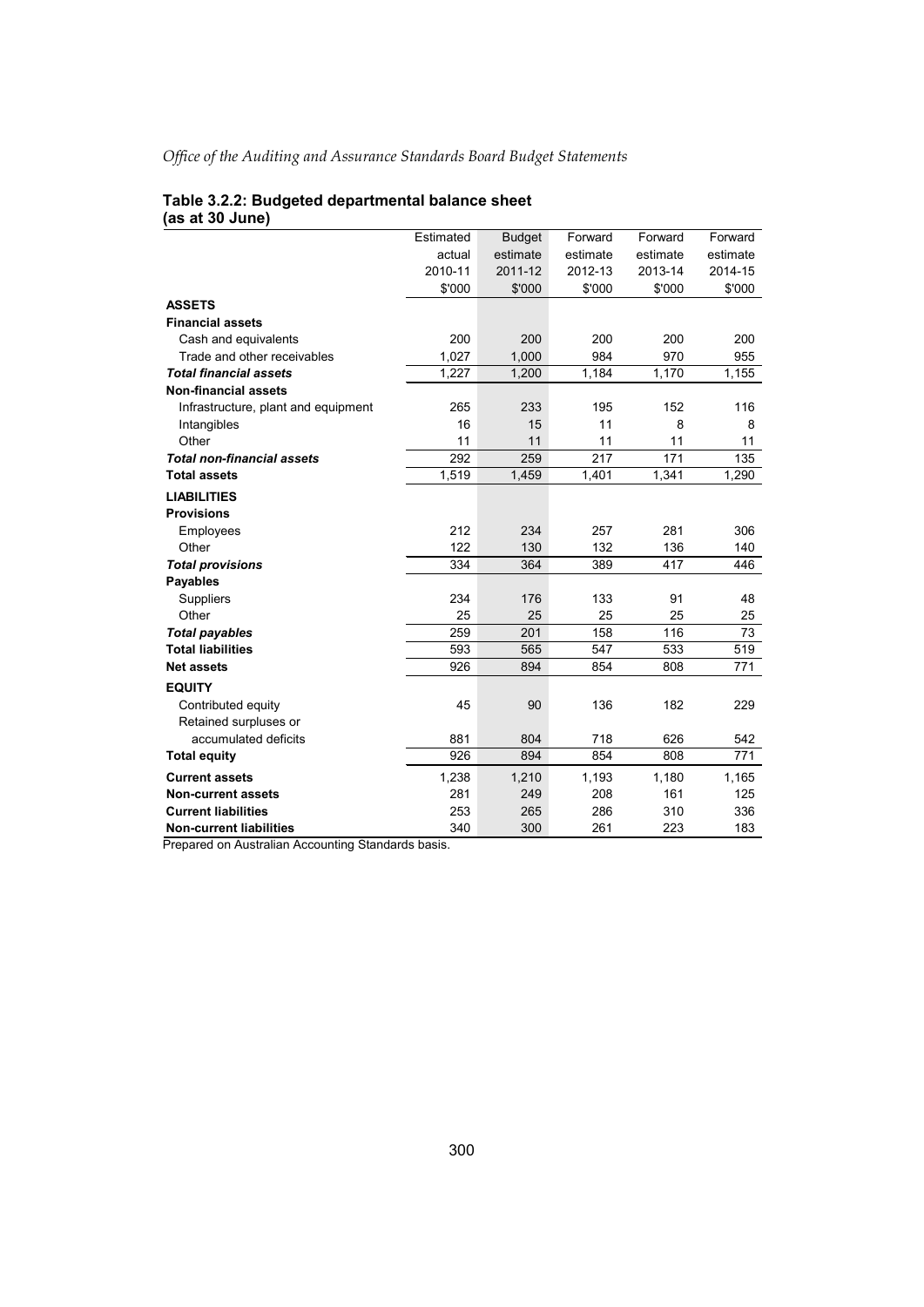# **Table 3.2.3: Budgeted departmental statement of cash flows (for the period ended 30 June)**

|                             | Estimated | <b>Budget</b>  | Forward  | Forward  | Forward  |
|-----------------------------|-----------|----------------|----------|----------|----------|
|                             | actual    | estimate       | estimate | estimate | estimate |
|                             | 2010-11   | 2011-12        | 2012-13  | 2013-14  | 2014-15  |
|                             | \$'000    | \$'000         | \$'000   | \$'000   | \$'000   |
| <b>OPERATING ACTIVITIES</b> |           |                |          |          |          |
| Cash received               |           |                |          |          |          |
| Goods and services          |           |                |          |          |          |
| Appropriations              | 1,106     | 2,271          | 2,270    | 2,287    | 2,306    |
| Other                       | 1,130     | 48             | 48       | 48       | 48       |
| <b>Total cash received</b>  | 2,236     | 2,319          | 2,318    | 2,335    | 2,354    |
| Cash used                   |           |                |          |          |          |
| Employees                   | 1,349     | 1,475          | 1,520    | 1,566    | 1,614    |
| <b>Suppliers</b>            | 767       | 844            | 798      | 769      | 740      |
| Other                       | 77        |                |          |          |          |
| Total cash used             | 2,193     | 2,319          | 2,318    | 2,335    | 2,354    |
| Net cash from (used by)     |           |                |          |          |          |
| operating activities        | 43        |                |          |          |          |
| <b>INVESTING ACTIVITIES</b> |           |                |          |          |          |
| <b>Cash used</b>            |           |                |          |          |          |
| Purchase of property, plant |           |                |          |          |          |
| and equipment               | 45        | 45             | 46       | 45       | 46       |
| <b>Total cash used</b>      | 45        | 45             | 46       | 45       | 46       |
| Net cash from (used by)     |           |                |          |          |          |
| investing activities        | (45)      | (45)           | (46)     | (45)     | (46)     |
| <b>FINANCING ACTIVITIES</b> |           |                |          |          |          |
| <b>Cash received</b>        |           |                |          |          |          |
| Contributed equity          | 45        | 45             | 46       | 45       | 46       |
| <b>Total cash received</b>  | 45        | 45             | 46       | 45       | 46       |
| Net cash from (used by)     |           |                |          |          |          |
| financing activities        | 45        | 45             | 46       | 45       | 46       |
| Net increase (decrease)     |           |                |          |          |          |
| in cash held                | 43        | $\overline{a}$ |          |          |          |
| Cash at the beginning of    |           |                |          |          |          |
| the reporting period        | 157       | 200            | 200      | 200      | 200      |
| Cash at the end of the      |           |                |          |          |          |
| reporting period            | 200       | 200            | 200      | 200      | 200      |
|                             |           |                |          |          |          |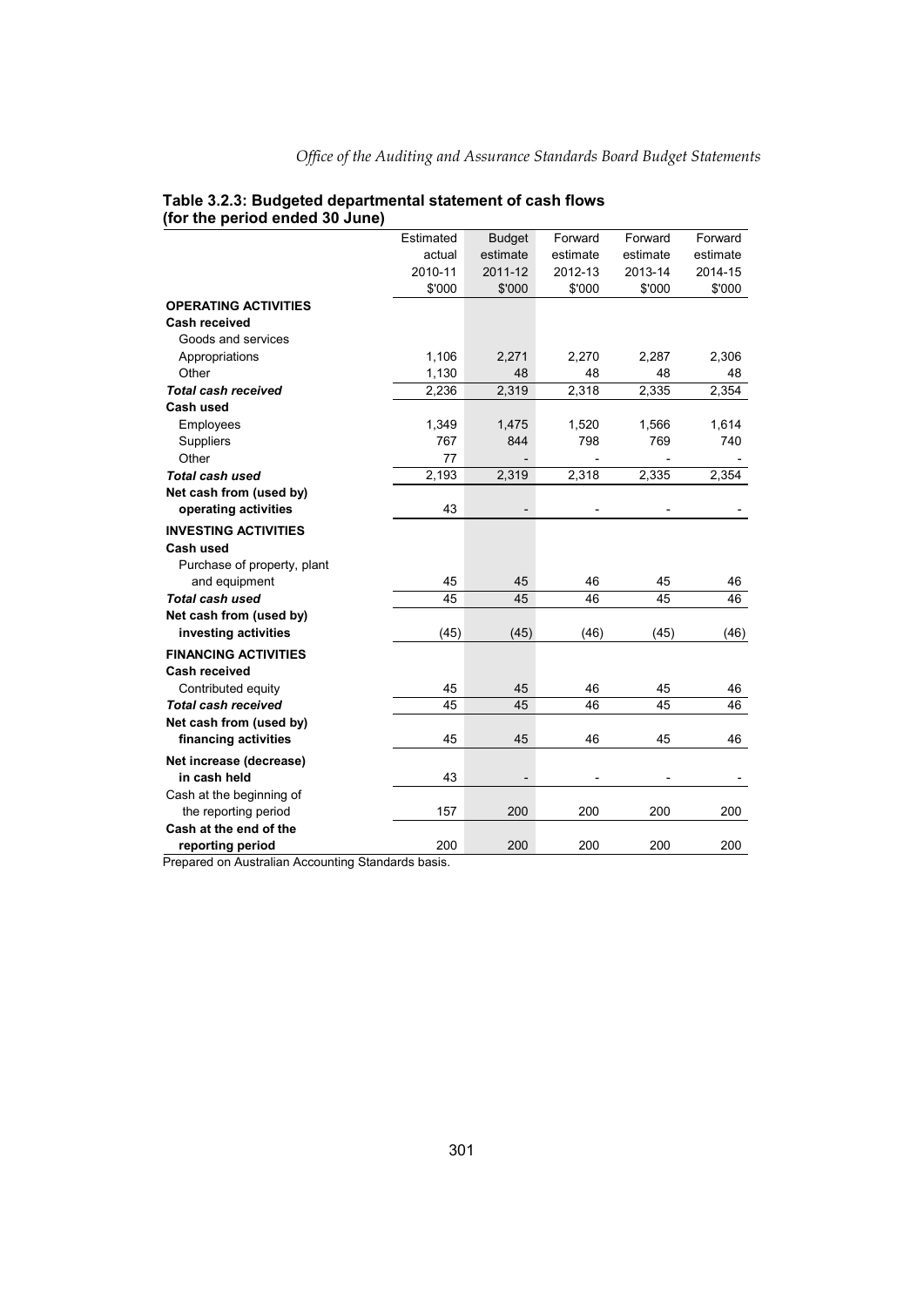|                                                                                           |           | Asset       |          | Contributed |        |
|-------------------------------------------------------------------------------------------|-----------|-------------|----------|-------------|--------|
|                                                                                           | Retained  | revaluation | Other    | equity/     | Total  |
|                                                                                           | surpluses | reserve     | reserves | capital     | equity |
|                                                                                           | \$'000    | \$'000      | \$'000   | \$'000      | \$'000 |
| Opening balance as at 1 July 2011<br>Balance carried forward from                         |           |             |          |             |        |
| previous period                                                                           | 881       |             |          | 45          | 926    |
| Adjusted opening balance                                                                  | 881       |             |          | 45          | 926    |
| <b>Comprehensive income</b><br>Surplus (deficit) for the period                           | (77)      |             |          |             | (77)   |
| <b>Total comprehensive income</b><br>recognised directly in equity                        | (77)      |             |          |             | (77)   |
| <b>Transactions with owners</b><br>Contributions by owners<br>Appropriation (departmental |           |             |          |             |        |
| capital budget)                                                                           |           |             |          | 45          | 45     |
| <b>Total transactions with owners</b>                                                     |           |             |          | 45          | 45     |
| <b>Estimated closing balance</b>                                                          |           |             |          |             |        |
| as at 30 June 2012                                                                        | 804       |             |          | 90          | 894    |

### **Table 3.2.4: Departmental statement of changes in equity — summary of movement (budget year 2011-12)**

Prepared on Australian Accounting Standards basis.

### **Table 3.2.5: Departmental capital budget (DCB) statement**

|                                                                                           | Estimated | <b>Budget</b> | Forward  | Forward  | Forward  |
|-------------------------------------------------------------------------------------------|-----------|---------------|----------|----------|----------|
|                                                                                           | actual    | estimate      | estimate | estimate | estimate |
|                                                                                           | 2010-11   | 2011-12       | 2012-13  | 2013-14  | 2014-15  |
|                                                                                           | \$'000    | \$'000        | \$'000   | \$'000   | \$'000   |
| <b>CAPITAL APPROPRIATIONS</b>                                                             |           |               |          |          |          |
| Capital budget - Bill 1 - DCB                                                             | 45        | 45            | 46       | 45       | 46       |
| <b>Total capital appropriations</b>                                                       | 45        | 45            | 46       | 45       | 46       |
| <b>Represented by:</b>                                                                    |           |               |          |          |          |
| Purchase of non-financial assets                                                          | 45        | 45            | 46       | 45       | 46       |
| Total represented by                                                                      | 45        | 45            | 46       | 45       | 46       |
| PURCHASE OF NON-FINANCIAL ASSETS                                                          |           |               |          |          |          |
| Funded by capital appropriation - DCB                                                     | 45        | 45            | 46       | 45       | 46       |
| <b>TOTAL</b>                                                                              | 45        | 45            | 46       | 45       | 46       |
| <b>RECONCILIATION OF CASH</b><br><b>USED TO ACQUIRE ASSETS</b><br>TO ASSET MOVEMENT TABLE |           |               |          |          |          |
| Total purchases                                                                           | 45        | 45            | 46       | 45       | 46       |
| Total cash used to                                                                        |           |               |          |          |          |
| acquire assets                                                                            | 45        | 45            | 46       | 45       | 46       |